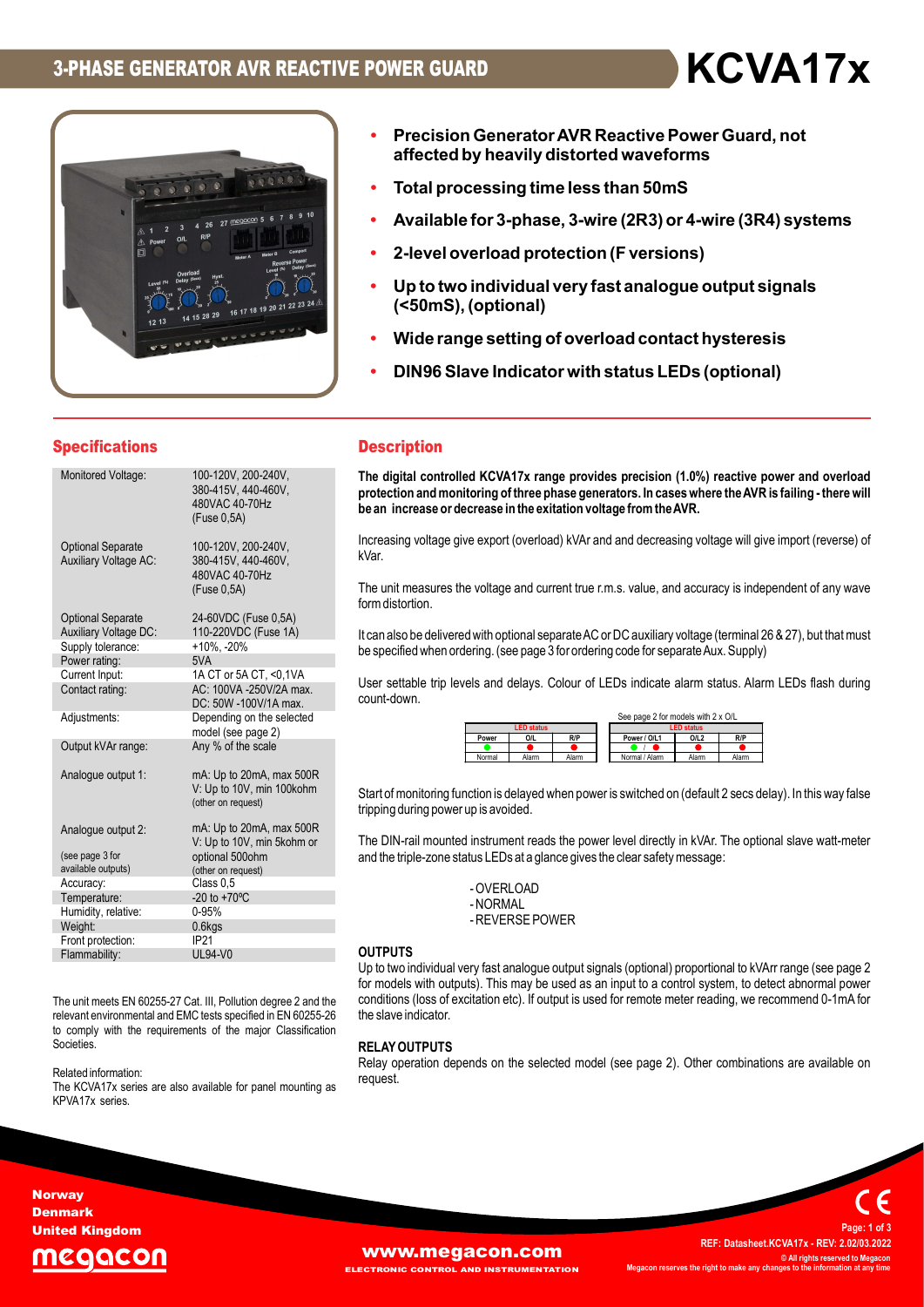# **Description Description** The arrow direction, the reset is **CRELAY Operation** The relay operation is delayed in the arrow direction, the reset is

|                                                                                                                                                                                  |                                                                                                                                                                                                                                   | KCVA17x                                                                                                                                                                             |
|----------------------------------------------------------------------------------------------------------------------------------------------------------------------------------|-----------------------------------------------------------------------------------------------------------------------------------------------------------------------------------------------------------------------------------|-------------------------------------------------------------------------------------------------------------------------------------------------------------------------------------|
| <b>Description</b>                                                                                                                                                               | <b>Relay Operation</b><br>scale range (0-100% FSD).                                                                                                                                                                               | The relay operation is delayed in the arrow direction, the reset is<br>instantaneous. Both trip levels can, independently, individually set over the                                |
| KCVA171C / H - KCVA176AA /AB - KCVA176HA /HB                                                                                                                                     | Configuration: 3-Phase, 3-Wire (2R3)                                                                                                                                                                                              | <b>Meter: Bi-Polar 1</b>                                                                                                                                                            |
| Both the reverse power (Import) relay (R1) and the overload (export) relay R2<br>is used to trip the generator breaker.                                                          | Fixed<br>Latch<br>Relay<br><b>OIL</b><br><b>OIL</b><br>Fail<br><b>Safe</b><br>R1<br>$\mathsf{X}$<br>$\mathsf{X}$<br>X<br>R2<br>X<br>R3                                                                                            | Adjustable<br><b>N/A</b><br><b>N/A</b><br>X                                                                                                                                         |
| Relay R3 is intended for notification of a reverse power condition, or can be<br>used for local indication, as input to an alarm system etc. R1 and R3 will latch<br>after trip. | Latch Output 1 Output 2<br><u>Models</u><br>Bi-Polar 1<br>KCVA171C<br>X<br>KCVA171H<br>$R/P$ :<br>KCVA176AA<br>$\mathsf{X}$<br>X                                                                                                  | <b>Adjustments</b> Trip level<br>Delay<br>0-100% of FSD<br>0-30 secs<br>$O/L1$ :<br>$O/L2$ :<br>N/A<br>N/A<br>0-20% of FSD<br>0-30secs                                              |
| R2 are non-latching and have a adjustable hysteresis.                                                                                                                            | KCVA176AB<br>Χ<br>Χ<br>Χ<br>KCVA176HA<br>X<br>With 10%<br>Χ<br>X<br>KCVA176HB<br>negative scale                                                                                                                                   | Hysteresis: 2-50%<br>Relays shown de-energised. R1 is fail-safe and<br>energises when unit is powered.                                                                              |
|                                                                                                                                                                                  |                                                                                                                                                                                                                                   |                                                                                                                                                                                     |
| KCVA171F / HF - KCVA176FA /FB - KCVA176HFA /FB                                                                                                                                   | <b>Configuration: 3-Phase, 3-Wire (2R3)</b>                                                                                                                                                                                       | Meter: Bi-Polar 1                                                                                                                                                                   |
| Both the reverse power (Import) relay (R1) and the overload (export) relay R3<br>is used to trip the generator breaker.                                                          | Fixed<br>OIL<br><b>OIL</b><br>Fail<br>Latch<br><b>Hysteres</b><br>R1<br>$\mathsf{x}$<br>R <sub>2</sub><br>X<br>X                                                                                                                  | <b>N/A</b><br>Adjustable<br><b>Hysteresis</b>                                                                                                                                       |
| Relay R2 is intended for trip of non-essential load or tripping of bus-tie breaker                                                                                               | R3<br>X<br>X                                                                                                                                                                                                                      |                                                                                                                                                                                     |
| to split up the system to reduce risk of total black out.                                                                                                                        | Latch Output 1 Output 2<br><u>Models</u><br>Bi-Polar 1<br>KCVA171F<br>Х                                                                                                                                                           | <b>Adjustments</b><br><b>Trip level</b><br>Delay<br>0-30 secs<br>$O/L1$ :<br>0-100% of FSD                                                                                          |
| R2 and R3 are non-latching and have a 10% fixed hysteresis.                                                                                                                      | KCVA171HF<br>X<br>R/P:<br>KCVA176FA<br>X<br>$\overline{\phantom{a}}$<br>X<br>X<br>X<br>KCVA176FB<br>Χ<br>KCVA176HFA<br>$\overline{\phantom{a}}$<br>$\overline{\phantom{a}}$<br>X<br>X<br>With 10%<br>KCVA176HFB<br>negative scale | $O/L2$ :<br>0-100% of FSD<br>0-30 secs<br>0-20% of FSD<br>0-30secs<br>Fixed 10%<br>Hysteresis:<br>Relays shown de-energised. R1 is fail-safe and<br>energises when unit is powered. |

|                           |   |                         |     |                     | Configuration: 3-Phase, 3-Wire (2R3) |                                   |                                        | <b>Meter: Bi-Polar 1</b>           |                      |
|---------------------------|---|-------------------------|-----|---------------------|--------------------------------------|-----------------------------------|----------------------------------------|------------------------------------|----------------------|
| <b>Relay</b>              |   | 0/L<br>$\overline{2}$   | R/P | Fail<br><b>Safe</b> | Latch                                | <b>Fixed</b><br><b>Hysteresis</b> | <b>Adjustable</b><br><b>Hysteresis</b> | <b>N/A</b>                         | <b>N/A</b>           |
| R <sub>1</sub>            |   |                         | x   | X                   | Χ                                    |                                   |                                        |                                    |                      |
| R <sub>2</sub>            |   |                         |     |                     |                                      |                                   |                                        |                                    |                      |
| R <sub>3</sub>            |   |                         |     |                     |                                      | Х                                 |                                        |                                    |                      |
| <b>Models</b><br>KCVA171F | x | Latch Output 1 Output 2 |     |                     | Allenwindows Community               | $Q/L1$ :                          | <b>Adiustments</b>                     | <b>Trip level</b><br>0-100% of FSD | Delay<br>$0-30$ secs |

|            |  |   | ופשי ויוש<br>100         | .           |                                                | ----        |
|------------|--|---|--------------------------|-------------|------------------------------------------------|-------------|
| KCVA171F   |  | ۰ | antification of the con- | $Q/L1$ :    | 0-100% of FSD                                  | $0-30$ secs |
| KCVA171HF  |  | ۰ | Pos.<br>50               | $O/L2$ :    | 0-100% of FSD                                  | $0-30$ secs |
| KCVA176FA  |  |   | Normal                   | $R/P$ :     | 0-20% of FSD                                   | 0-30 secs   |
| KCVA176FB  |  |   |                          | Hysteresis: | Fixed 10%                                      |             |
| KCVA176HFA |  | ٠ | Neg.                     |             |                                                |             |
| KCVA176HFB |  |   | With 10%                 |             | Relays shown de-energised. R1 is fail-safe and |             |
|            |  |   | negative scale           |             | energises when unit is powered.                |             |

| used for local indication, as input to an alarm system etc. R1 and R3 will latch<br>after trip.<br>R2 are non-latching and have a adjustable hysteresis.                                                                                                                                                                                  | Adjustments Trip level<br>Latch Output 1 Output 2<br>Delay<br><u>Models</u><br>Bi-Polar 1<br>0-100% of FSD<br>$0-30$ secs<br>KCVA171C<br>$O/L1$ :<br>X<br>$O/L2$ :<br>KCVA171H<br>N/A<br>N/A<br>KCVA176AA<br>$\mathsf{X}$<br>$R/P$ :<br>0-20% of FSD<br>X<br>0-30secs<br>KCVA176AB<br>X<br>X<br>X<br>Hysteresis:<br>2-50%<br>KCVA176HA<br>$_{\rm X}^{\rm X}$<br>$\blacksquare$<br>Relays shown de-energised. R1 is fail-safe and<br><b>With 10%</b><br>X<br>KCVA176HB<br>negative scale<br>energises when unit is powered.                                                                               |
|-------------------------------------------------------------------------------------------------------------------------------------------------------------------------------------------------------------------------------------------------------------------------------------------------------------------------------------------|----------------------------------------------------------------------------------------------------------------------------------------------------------------------------------------------------------------------------------------------------------------------------------------------------------------------------------------------------------------------------------------------------------------------------------------------------------------------------------------------------------------------------------------------------------------------------------------------------------|
| KCVA171F / HF - KCVA176FA /FB - KCVA176HFA /FB                                                                                                                                                                                                                                                                                            | Meter: Bi-Polar 1<br>Configuration: 3-Phase, 3-Wire (2R3)                                                                                                                                                                                                                                                                                                                                                                                                                                                                                                                                                |
| Both the reverse power (Import) relay (R1) and the overload (export) relay R3<br>is used to trip the generator breaker.<br>Relay R2 is intended for trip of non-essential load or tripping of bus-tie breaker<br>to split up the system to reduce risk of total black out.<br>R2 and R3 are non-latching and have a 10% fixed hysteresis. | <b>O/L</b><br><b>O/L</b><br>Fixed<br>Adjustable<br><b>N/A</b><br><b>N/A</b><br>Safe<br><b>Hysteresis</b><br><b>Hysteres</b><br>R <sub>1</sub><br>R2<br>X<br>X<br>R3<br><u>Models</u><br>Latch Output 1 Output 2<br><b>Trip level</b><br>Delay<br><u>Adjustments</u><br>Bi-Polar<br>KCVA171F<br>$O/L1$ :<br>0-100% of FSD<br>0-30 secs<br>Х<br>$O/L2$ :<br>KCVA171HF<br>0-100% of FSD<br>0-30 secs<br>$R/P$ :<br>0-30secs<br>KCVA176FA<br>X<br>Χ<br>0-20% of FSD<br>X<br>KCVA176FB<br>Χ<br>X<br>Hysteresis:<br>Fixed 10%<br>KCVA176HFA<br>X<br>Relays shown de-energised. R1 is fail-safe and<br>With 10% |
|                                                                                                                                                                                                                                                                                                                                           | X<br>X<br>KCVA176HFB<br>negative scale<br>energises when unit is powered.                                                                                                                                                                                                                                                                                                                                                                                                                                                                                                                                |
| KCVA174C/H-KCVA177AA/AB-KCVA177HA/HB                                                                                                                                                                                                                                                                                                      | <b>Configuration: 3-Phase, 4-Wire (3R4)</b><br>Meter: Bi-Polar 1                                                                                                                                                                                                                                                                                                                                                                                                                                                                                                                                         |
| Both the reverse power (Import) relay (R1) and the overload (export) relay R2<br>is used to trip the generator breaker.<br>Relay R3 is intended for notification of a reverse power condition, or can be<br>used for local indication, as input to an alarm system etc. R1 and R3 will latch                                              | Fixed<br>Adjustable<br><b>N/A</b><br><b>N/A</b><br>Latch<br><b>O/L</b><br>Fail<br>R1<br>$\chi$<br>X<br>X<br>R2<br>X<br>R3<br>Latch Output 1 Output 2<br><u>Models</u><br><b>Adjustments</b> Trip level<br>Delay<br>Bi-Polar 1<br>0-100% of FSD<br>KCVA174C<br>0-30 secs<br>$O/L1$ :<br>X<br>KCVA174H<br>$O/L2$ :<br>N/A<br>N/A<br>KCVA177AA<br>$R/P$ :<br>0-20% of FSD<br>0-30secs<br>X<br>Χ                                                                                                                                                                                                             |
| after trip.<br>R2 are non-latching and have a adjustable hysteresis.                                                                                                                                                                                                                                                                      | KCVA177AB<br>X<br>Χ<br>2-50%<br>Χ<br>Hysteresis:<br>X<br>KCVA177HA<br>With 10%<br>X<br>KCVA177HB<br>Χ<br>negative scale<br>energises when unit is powered.                                                                                                                                                                                                                                                                                                                                                                                                                                               |
|                                                                                                                                                                                                                                                                                                                                           |                                                                                                                                                                                                                                                                                                                                                                                                                                                                                                                                                                                                          |
| KCVA174F / HF - KCVA177FA / FB - KCVA177HFA / FB<br>Both the reverse power (Import) relay (R1) and the overload (export) relay R3<br>is used to trip the generator breaker.                                                                                                                                                               | Relays shown de-energised. R1 is fail-safe and<br>Configuration: 3-Phase, 4-Wire (3R4)<br>Meter: Bi-Polar 1<br>Fixed<br><b>N/A</b><br><b>OIL</b><br><b>OIL</b><br>Fail<br>Adjustable<br>Hysteresis<br>Latch<br>Hyetara<br>R1<br>$\chi$<br>X<br>X<br>R <sub>2</sub><br>X                                                                                                                                                                                                                                                                                                                                  |
| Relay R2 is intended for trip of non-essential load or tripping of bus-tie breaker<br>to split up the system to reduce risk of total black out.                                                                                                                                                                                           | R3<br>Latch Output 1 Output 2<br>Delay<br><b>Adjustments</b><br><b>Trip level</b><br><u>Models</u><br>Bi-Polar 1<br>0-30 secs<br>KCVA174F<br>$O/L1$ :<br>0-100% of FSD<br>Х<br>$O/L2$ :<br>0-30 secs<br>KCVA174HF<br>0-100% of FSD                                                                                                                                                                                                                                                                                                                                                                       |

| Configuration: 3-Phase, 4-Wire (3R4) |  |  |  |
|--------------------------------------|--|--|--|
|--------------------------------------|--|--|--|

|                                                                                                                                                                                       | R <sub>2</sub><br>Χ                                                                                                        |                                             |                                                                     |                                                                                          | Χ                                                                                                                                          |                                                             |                                                  |
|---------------------------------------------------------------------------------------------------------------------------------------------------------------------------------------|----------------------------------------------------------------------------------------------------------------------------|---------------------------------------------|---------------------------------------------------------------------|------------------------------------------------------------------------------------------|--------------------------------------------------------------------------------------------------------------------------------------------|-------------------------------------------------------------|--------------------------------------------------|
| dition, or can be                                                                                                                                                                     | R <sub>3</sub>                                                                                                             | X                                           | $\mathsf{x}$                                                        |                                                                                          |                                                                                                                                            |                                                             |                                                  |
| and R3 will latch                                                                                                                                                                     | Models<br>KCVA174C<br>X<br>KCVA174H<br>÷.<br>KCVA177AA<br>X<br>KCVA177AB<br>X<br>KCVA177HA<br>$\sim$<br>KCVA177HB<br>×,    | Latch Output 1 Output 2<br>X<br>X<br>X<br>X | Bi-Polar 1<br>50<br>Normal<br>$\frac{1}{2}$<br>Χ<br>Neg.<br>ä,<br>X | $O/L1$ :<br>Pos.<br>$O/L2$ :<br>$R/P$ :<br><b>With 10%</b><br>negative scale             | Adjustments Trip level<br>N/A<br>2-50%<br>Hysteresis:<br>Relays shown de-energised. R1 is fail-safe and<br>energises when unit is powered. | 0-100% of FSD<br>0-20% of FSD                               | Delay<br>$0-30$ secs<br>N/A<br>0-30 secs         |
| 77HFA/FB                                                                                                                                                                              | Configuration: 3-Phase, 4-Wire (3R4)                                                                                       |                                             |                                                                     |                                                                                          |                                                                                                                                            | Meter: Bi-Polar 1                                           |                                                  |
| (export) relay R3                                                                                                                                                                     | O/L<br><b>Relay</b><br>$\mathbf{1}$                                                                                        | <b>O/L</b><br>R/P<br>$\overline{2}$         | Fail<br>Latch<br><b>Safe</b>                                        | <b>Fixed</b><br><b>Hysteresis</b>                                                        | <b>Adjustable</b><br><b>Hysteresis</b>                                                                                                     | N/A                                                         | N/A                                              |
|                                                                                                                                                                                       | R <sub>1</sub><br>R <sub>2</sub><br>Χ                                                                                      | X                                           | Χ<br>χ                                                              | Χ                                                                                        |                                                                                                                                            |                                                             |                                                  |
| f bus-tie breaker                                                                                                                                                                     | R <sub>3</sub>                                                                                                             | X                                           |                                                                     | X                                                                                        |                                                                                                                                            |                                                             |                                                  |
|                                                                                                                                                                                       | Models<br>KCVA174F<br>Χ<br>KCVA174HF<br>$\blacksquare$<br>KCVA177FA<br>X<br>KCVA177FB<br>X<br>KCVA177HFA -<br>KCVA177HFB - | Latch Output 1 Output 2<br>X<br>X<br>X<br>X | Bi-Polar 1<br>'n<br>ä,<br>Normal<br>÷.<br>Χ<br>Neg.<br>ä,<br>X      | <b>ARMANINA</b><br>$O/L1$ :<br>Pos.<br>$O/L2$ :<br>$R/P$ :<br>With 10%<br>negative scale | Adjustments Trip level<br>Hysteresis:<br>Relays shown de-energised. R1 is fail-safe and<br>energises when unit is powered.                 | 0-100% of FSD<br>0-100% of FSD<br>0-20% of FSD<br>Fixed 10% | Delay<br>$0-30$ secs<br>$0-30$ secs<br>0-30 secs |
| Depending on application, select the model that matches the electrical installation.<br>If none of the listed models fit your purpose please contact Megacon for customer adaptation. |                                                                                                                            |                                             |                                                                     |                                                                                          |                                                                                                                                            |                                                             |                                                  |

The MEGACON policy is one of continuous improvement, consequently **Depending on application**, select the model that matches the electrical installation. equipment supplied may vary in detail from this publication.<br>If none of the listed models fit your purpose please contact Megacon for customer adaptation.





Denmark United Kingdom

Norway



WWW.MEGACON.COM INNOVATION Innovation Beyond Tradition<br>
ECTRONIC CONTROL AND INSTRUMENTATION

**END INSTRUMENTATION** 

Uniquely MEGACON, simpler it can't be!